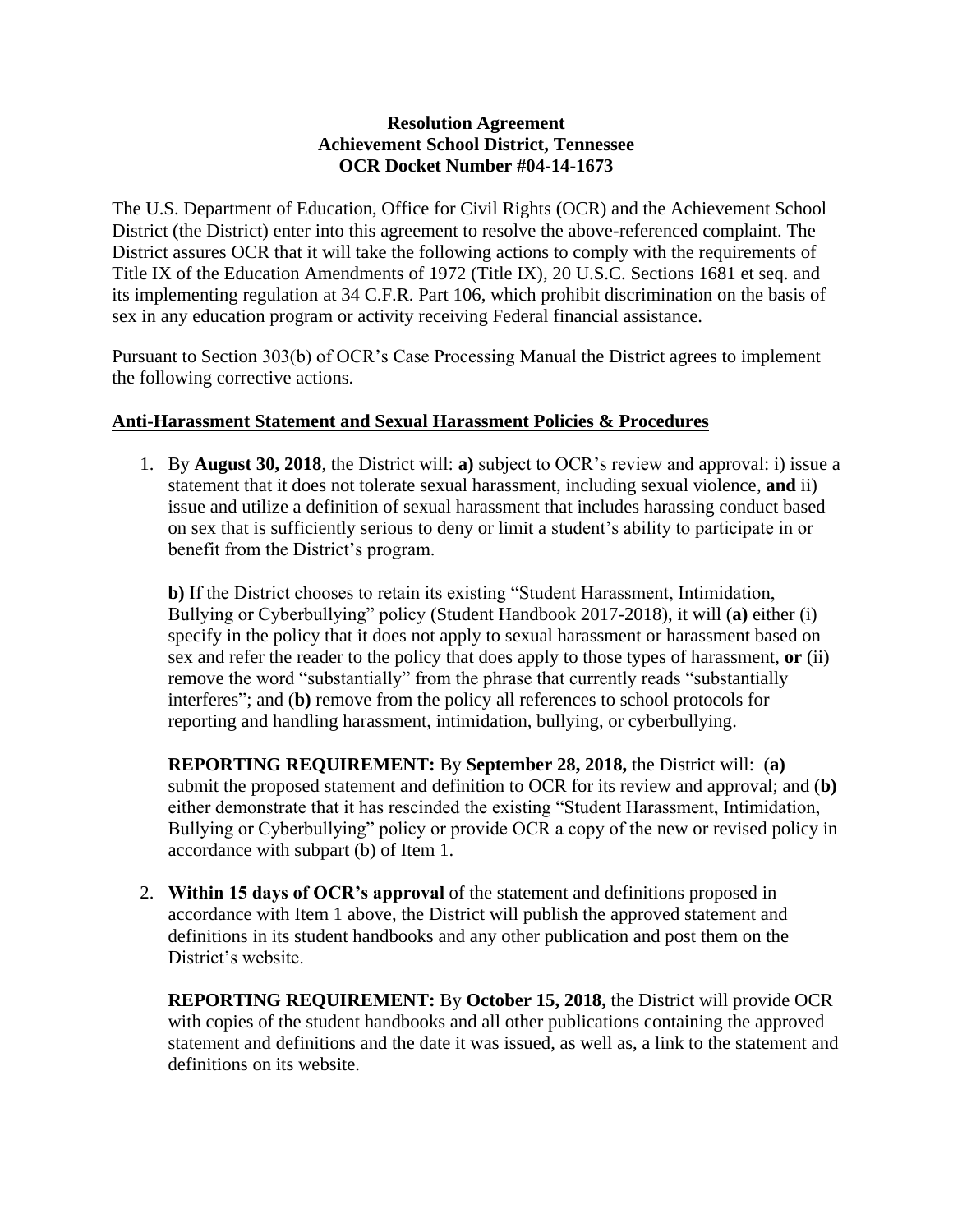- 3. By **August 30, 2018**, the District will, subject to OCR's review and approval, either develop new procedures for responding to sexual harassment/violence, or revise its existing parent and community grievance resolution process as necessary to establish a grievance procedure that provides for prompt and equitable resolution of complaints alleging sex discrimination, including sexual harassment or violence. The new or revised procedures: (**a)** will not include references to school policies or procedures in the absence of a separate school policy or procedure; however, in the event that separate school procedures are developed, the District will ensure that the school procedures comply with the requirements of Title IX; and (**b)** may specify that complaints should be filed with specified school staff and will incorporate the following elements:
	- a. Notice to students, parents of elementary and secondary students, and employees of the grievance procedures, including where complaints may be filed. While the procedures may provide that complaints should be filed with specified school staff (unless the specified staff member is the alleged harasser) the District will retain responsibility for the response to the complaint and the procedures will not include language that states or suggests that the District does not have responsibility for addressing the complaint.
	- b. Application of the grievance procedures to complaints alleging harassment carried out by employees, other students, or third parties.
	- c. Provision for adequate, reliable and impartial investigation of complaints, including the opportunity to present witnesses and other evidence. While the procedures may provide that school level personnel have responsibility for conducting an investigation unless there is a conflict of interest, the procedures will make clear that the District will retain responsibility for the investigation.
	- d. Designated and reasonably prompt time frames for the major stages of the complaint process.
	- e. Notice to all parties of the outcome of the complaint.
	- f. Assurance that the District will take steps to prevent recurrence of any harassment and to remedy its discriminatory effects on the complainant and others, if appropriate.

**REPORTING REQUIREMENT**: By **September 28, 2018**, the District will submit the revised policy to OCR for its review and approval.

4. **Within 15 days of OCR's approval of the new or revised procedures**, the District will publish the revised policy and post them on the District's website.

**REPORTING REQUIREMENT: Within 15 days of publishing the revised policy,**  the District will provide OCR with copies of the written documents containing the revised policy and the date it was issued, as well as a link to the policy on its website.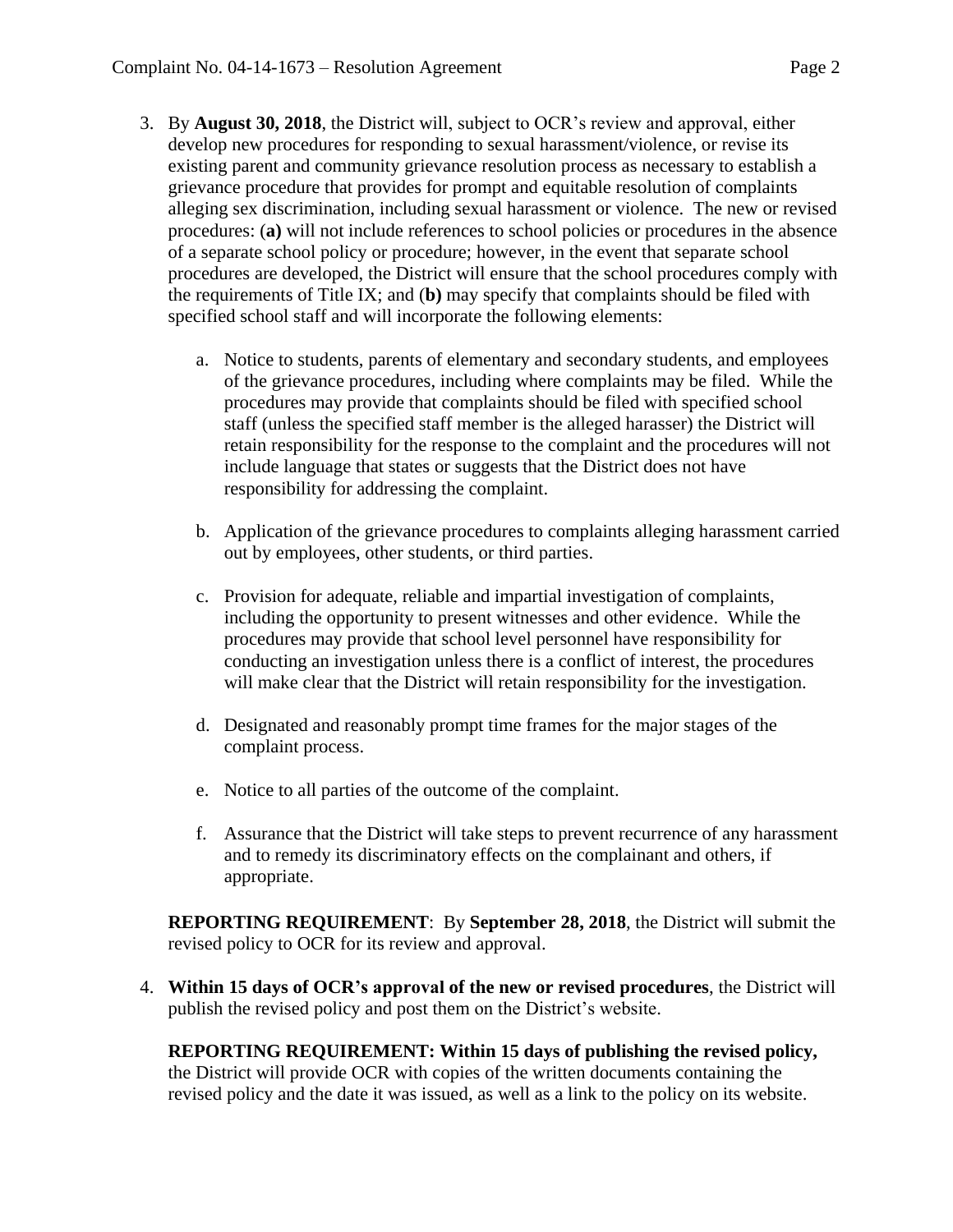## **Staff Training**

**5.** By **January 11, 2019,** the District will initiate annual training for all staff on the statement, definitions and procedures developed in accordance with this Agreement and how to recognize and appropriately address possible sexual harassment or sexual violence under Title IX. In addition to the foregoing topics, the Title IX Coordinator and any staff involved in receiving or investigating complaints of sexual harassment, including sexual violence, will be provided annual training on the District's Title IX responsibilities to address allegations of sexual harassment or sexual violence and how to conduct Title IX investigations. The training also will cover the prohibition of retaliation.

**REPORTING REQUIREMENT**: By **January 31, 2019**, the District will provide documentation to OCR demonstrating that the District has initiated annual training pursuant to Item 5 above. The documentation shall include: (1) the date of the training session(s); (2) a list of names and titles of District employees who participated in the training session; (3) a description of the presenter's background and qualifications with respect to implementing Title IX and the District's policies and procedures; and (4) a copy of the agenda and the training materials disseminated..

## **System for Tracking and Review of Sexual Harassment Complaints**

6. By **October 15, 2018**, the District will develop, and submit to OCR for review and approval a record-keeping procedure for monitoring and tracking formal and informal complaints of sexual harassment or sexual violence directed toward students at all schools across the District. The District's procedure will track the following components:

> (i) The date of the complaint and the relevant school; (ii) a summary of the complaint allegation; (iii) documentation related to the investigation, e.g., investigator notes, witness interviews, evidence submitted by the parties, investigative reports and summaries, any final disposition letters to the parties including the date of the letters, disciplinary records, and documentation regarding any appeals; and (iv) any corrective actions taken and remedies provided by the District and/or School if sexual harassment or violence was determined to have occurred.

**REPORTING REQUIREMENT: Within 30 days of notice of approval by OCR**, the District will implement the record-keeping procedure District-wide. The District will provide written notice and documentation to OCR of the implementation of the procedure.

By **December 15, 2018 and May 15, 2019,** the District will compile and provide to OCR a report of all complaints of sexual harassment and sexual violence received from the School during the 2018-2019 school year, including a notation of the District's investigation with findings and actions taken in accordance with Item 3 above.